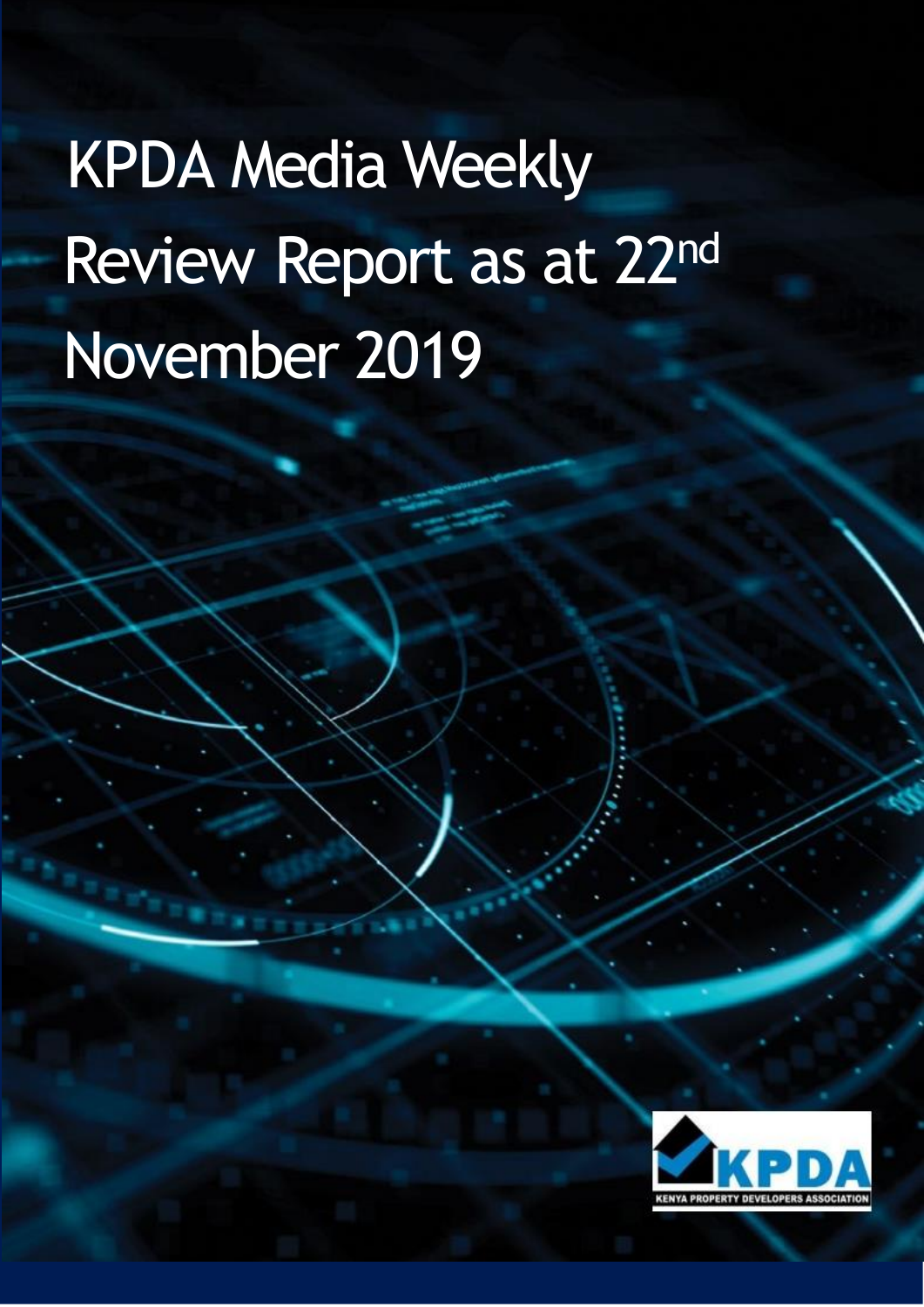**INVITATION TO THE INTRODUCTION PLANNING WORKSHOP, 6TH DECEMBER 2019 AT THE FAIRVIEW HOTEL, NAIROBI**

There is a GIZ project called Connective Cities **[\(https://www.connective-cities.net/en/\)](https://www.connective-cities.net/en/); a** Community of Practice that is working with municipalities to promote sustainable urban development through 4 main thematic clusters:

CEO DE-BRIEF

- a. Good urban governance,
- b. Integrated urban development,
- c. Municipal services &
- d. Local economic development.

We are organizing an introduction workshop targeting urban practitioners on the 6th of December, 2019 at Fairview Hotel to discuss issues that touch on urban design and development. Attached please find the [draft agenda for the day for your reference](Introduction%20Workshop%20Agenda_30%2010%202019.pdf)

**To RSVP, kindly email [sophia.kamau@giz.de](mailto:sophia.kamau@giz.de) or call** +254 721 336460

**REPORT OF THE SPEAKERS ROUND TABLE WITH THE NATIONAL ASSEMBLY HELD FROM 17TH - 19TH OCTOBER 2019 AT TRAVELLER'S BEACH HOTEL, MOMBASA**

KEPSA hosted the second National Assembly Speaker's Roundtable (SRT) with the 12th Parliament at Travellers' Beach Hotel in Mombasa on 17th to 19th October 2019.

KEPSA's business legislative agenda was to facilitate a structured private sector engagement with both Houses of Parliament (the National Assembly and Senate) and to strengthen private sector participation in policy and legislative development process.

KPDA was represented by one of the KPDA Board of Director, Gikonyo Gitonga, Managing Director, Axis Kenya Ltd and the KPDA CEO Elizabeth Mwangi-Oluoch

For more information on the report please click [HERE](../REPORT%20OF%20THE%202019%20NATIONAL%20ASSEMBLY%20SPEAKER)

#### **21st November 2019**

**The Standard | Peter Muiruri| Thursday 21st November 2019**

**FEW PROSPECTS FOR REAL ESTATE IN AN 'EXPANDING' ECONOMY** A week ago, the Central Bank of Kenya released the 2018 Bank Supervision Report that painted a rosy picture of the country's banking industry[.Read More.](https://www.standardmedia.co.ke/business/article/2001350288/few-prospects-for-real-estate-in-an-expanding-economy)

#### **Business Daily | Peter Muiruri| Thursday 21st November 2019**

**WHAT NAIROBI CAN LEARN FROM DUBAI'S TROUBLED PROPERTY SECTOR** Sixty years ago Dubai was no more than a small port city that hardly made a mark. It was a haunt of the Bedouin people and their camels. Diving for pearls was their key commercial occupatio[n.Read More.](https://www.standardmedia.co.ke/business/article/2001350255/is-nairobi-going-the-dubai-way)

#### **Daily Nation| Jacob Walter|Thursday 21st November 2019**

**ROW OVER SH2M GOVERNOR HOUSE RENT ROCKS MARSABIT**

Marsabit County government could soon find itself embroiled in a legal tussle with a Marsabit town-based property owner over alleged non-payment of house rent amounting to Sh2.2 million[.Read More.](https://www.nation.co.ke/counties/marsabit/Row-over-Sh2m-governor-house-rent/3444778-5357178-usercg/index.html)

#### **20th November 2019**

**Daily Nation | Philip Muyanga| Wednesday 20th November 2019**

**CHINESE FIRM SUES LAWYER FOR SH20M PAID IN LAND DEAL**

An international construction firm has sued a Mombasa-based lawyer for return of the Sh20 million he was allegedly paid to enable it acquire a parcel of land[.Read More.](https://www.nation.co.ke/counties/mombasa/China-Wu-Yi-sues-lawyer-Sh20m-land-deal/1954178-5355602-fghilsz/index.html)

**Business Daily | Richard Munguti| Wednesday 20th November 2019 KARUME FIRM BACK IN COURT OVER SH3BN LAND**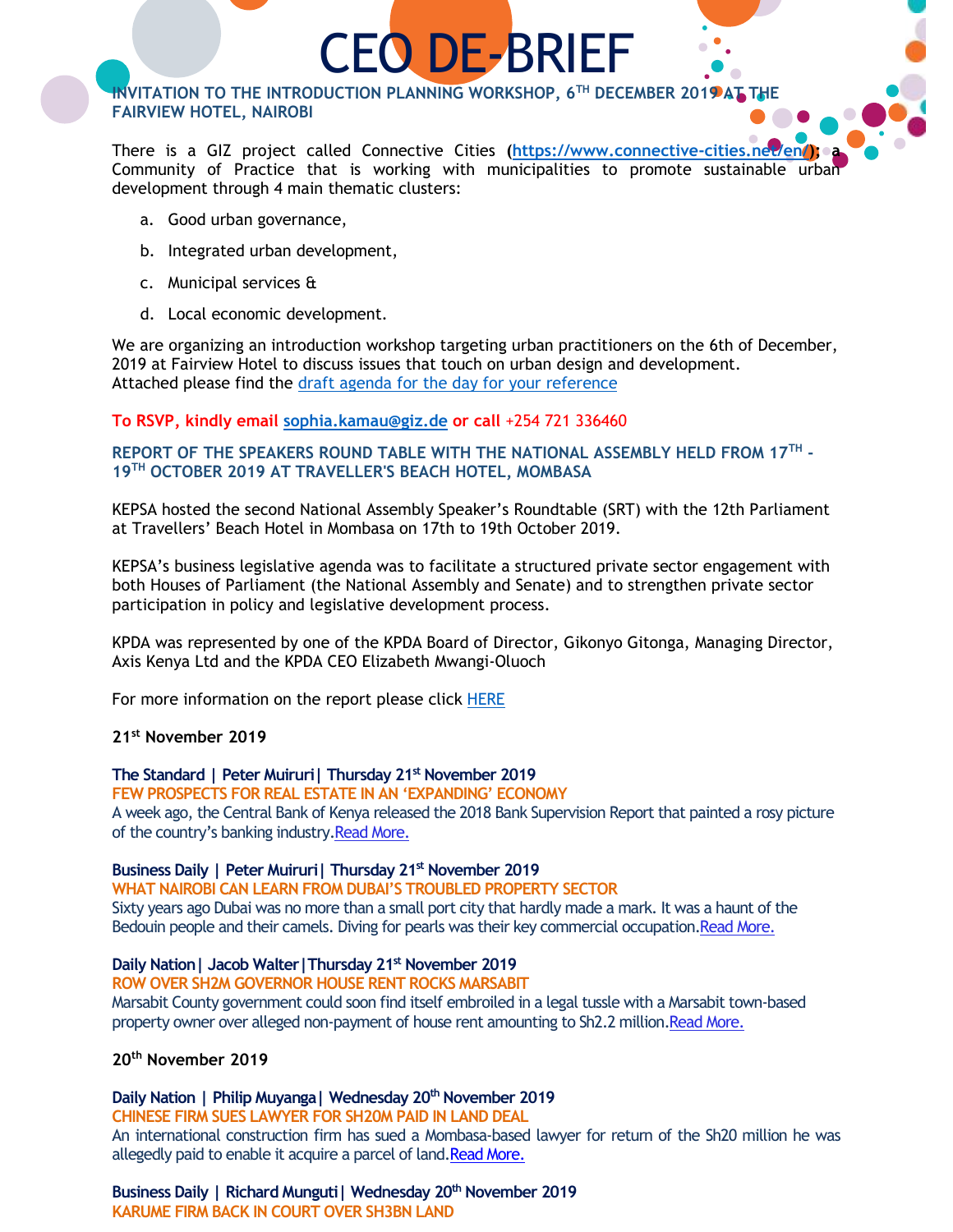Members of a Kiambu County land buying company are petitioning the Supreme Court to declare them legal owners of a Sh3 billion parcel that is linked to a firm associated with former Defense minister Njenga Karume[.Read More.](https://www.businessdailyafrica.com/corporate/companies/Karume-firm-back-in-court-over-Sh3bn-land/4003102-5356378-on6ccsz/index.html)

## **Business Daily | Sam Kiplagat| Wednesday 20th November 2019**

## **WOMEN FIGHT OVER JONATHAN MOI PROPERTIES**

Two women have emerged to claim a share of the estate of the late Jonathan Kipkemboi Moi, the eldest son of retired President Daniel arap Moi, in a suit where the duo want the court to declare them joint administrators of the multi-million shilling estat[e.Read More.](https://www.businessdailyafrica.com/news/Women-fight-over-Jonathan-Moi/539546-5355570-cklnht/index.html)

# **19th November 2019**

# **Business Daily | Edward Omete| Tuesday 19th November 2019**

**NAIROBI SHOULD CREATE MORE GREEN SPACES FOR RESIDENTS**

In a recent discussion on the shifting trends of Nairobi's neighbourhoods and the impact the 4.6 million population places on social amenities, it emerges that green spaces are shrinking. Specifically, recreational grounds for families and children's play[.Read More.](https://www.businessdailyafrica.com/lifestyle/fitness/Nairobi-should-create-more-green-spaces/4258372-5355228-ucxt27/index.html)

#### **Business Daily | James Kariuki| Tuesday 19th November 2019**

#### **DEVELOPER TO OFFER 30 KENYATTA ROAD OFF-PLAN HOUSING UNITS**

Off-plan realtor Belasi Developers will spend Sh165 million in its upcoming development of 30 units on a twoand-a-half-acre plot on Kenyatta Road in Juja[.Read More.](https://www.businessdailyafrica.com/markets/marketnews/Developer-to-offer-30-Kenyatta-Road-/3815534-5355134-6g5lwkz/index.html)

# **Business Daily | James Kariuki| Tuesday 19th November 2019**

**UNFINISHED MALL PUT ON SALE AS MARKET TIGHTENS** An incomplete mall complex on a prime one-acre land is on sale a kilometre from the Ruiru Eastern Bypass interchange as the retail space market tightens. Read More.

#### **18th November 2019**

#### **Daily Nation | Charles Wanyoro| Monday 18th November 2019**

**MERU LANDOWNERS PETITION UHURU FOR PROBE ON PROPERTY DISPUTES SURGE**

Close to 100 landowners in Meru County's Amung'enti 'D' adjudication area have petitioned President Uhuru Kenyatta for an investigation into wrangles over ownership of the property measuring more than 10,000 acres[.Read More.](https://www.nation.co.ke/counties/meru/Meru-landowners-petition-Uhuru-probe/1183302-5352792-jvf6mp/index.html)

#### **Daily Nation | Brian Ngugi| Monday 18th November 2019**

**EX-MINISTER MWATELA SUES MOMBASA FOR SH25M IN LAND SALE DEAL**

A former assistant minister and his wife have asked a court to compel Mombasa County to pay them Sh25 million, being the agreed buying price for a 2.5-acre parcel of land. Read More.

#### **Business Daily | James Kariuki| Monday 18th November 2019**

**NAIROBI'S JEVANJEE ESTATE TO MAKE WAY FOR 3,000 APARTMENTS**

Nairobi's Jevanjee and Bachelors estates, which house 80 tenants, are to be demolished to pave the way for construction of 3,000 housing units in the next two years[.Read More.](https://www.businessdailyafrica.com/markets/marketnews/Jevanjee-estate-3-000-apartments/3815534-5353548-tuwily/index.html)

# **Business Daily | Patrick Alushula| Monday 18th November 2019**

## **THIRD PARTY FEES KEEP MORE KENYANS FROM MORTGAGE**

High third party expenses paid by home buyers to lawyers, valuers and government are inhibiting uptake of new mortgages despite the softening house prices[.Read More.](https://www.businessdailyafrica.com/corporate/companies/Third-party-fees-keep-more-Kenyans-from-mortgage/4003102-5353748-bph4g8/index.html)

## **Business Daily | Jonathan Muga| Monday 18th November 2019**

**HOW GREEN BONDS IN CAPITAL MARKETS CREATE DEPTH FOR REAL ESTATE**

When veteran French conservative politician and former head of the International Monetary Fund (IMF), Christine Lagarde was being interviewed to become the first female president of the European Central Bank – the most powerful economic institution in Europe, according to a green business new site Climate Change News, her pitch suggested that the bank should phase out climate-warming investments and move gradually transition towards green products[.Read More.](https://www.businessdailyafrica.com/analysis/columnists/green-bonds-in-capital-markets/4259356-5353630-xm8h6tz/index.html)